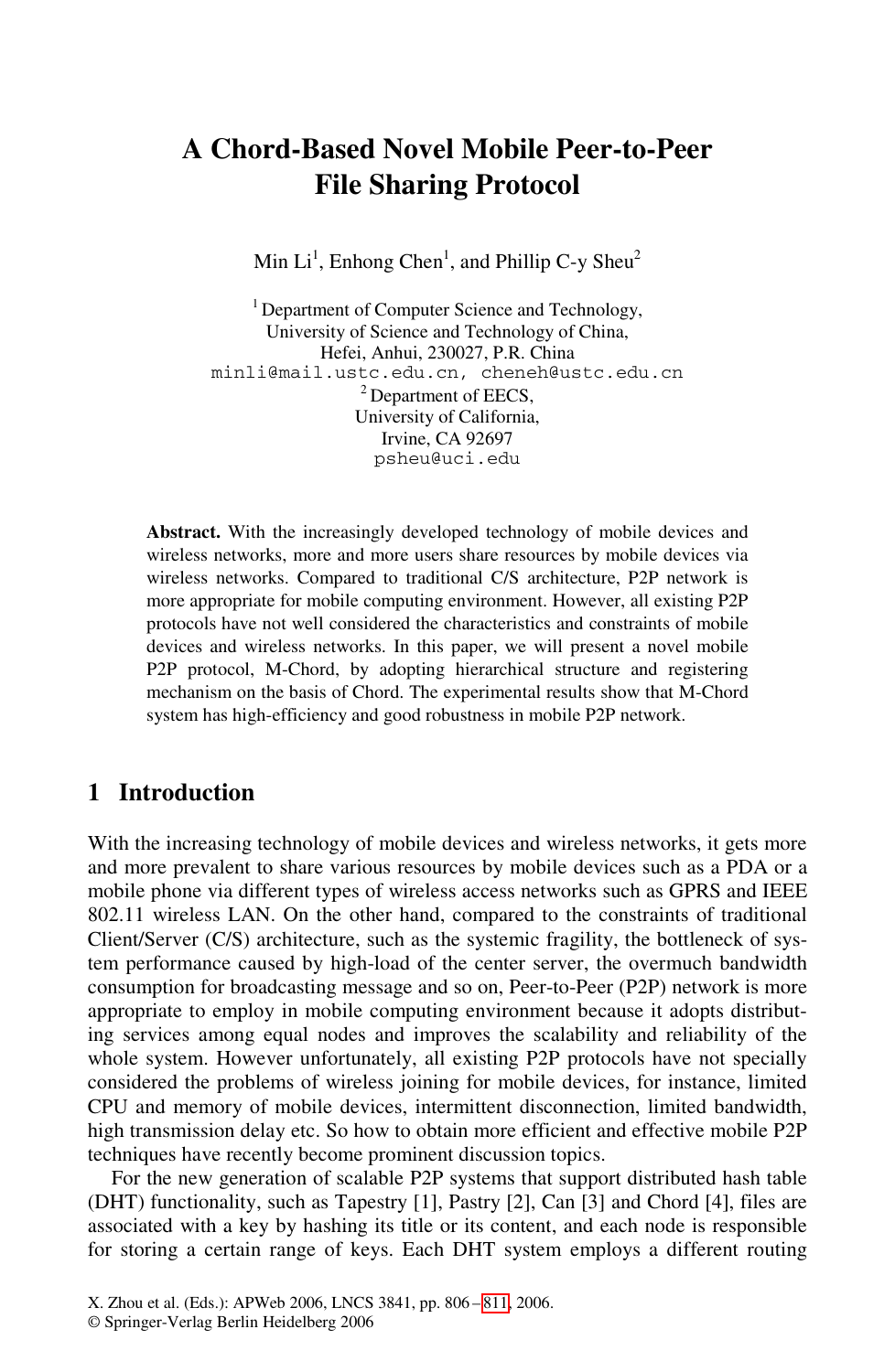algorithm and has its own attractive respects and disadvantages at the same time. But we appreciate the simplicity, scalability and high-efficiency of Chord much more. Although some researchers have presented a mobile P2P protocol M-CAN [5] based on CAN, the theory of hierarchical structure and registering mechanism can not be applied to Chord directly. In this paper, we will propose a novel mobile P2P file sharing protocol, M-Chord, by ameliorating Chord protocol and adopting hierarchical structure and registering mechanism aim to accord with the characteristics of MP2P.

## **2 Design and Implementation of M-Chord**

As an extensible P2P routing algorithm, Chord adopts the simple logic structure, simple systematic interface and uses one-dimensional circular key space. Considering the constraints of mobile environment, we have modified and improved the base Chord protocol to obtain an efficient lookup protocol in MP2P, M-Chord.

### **2.1 Hierarchical Structure of M-Chord**

M-Chord adopts hierarchical structure to organize mobile peers and it introduces the theory of register mechanism used in M-CAN to manage resources. There are two kinds of nodes in M-Chord, super nodes and ordinary nodes. Super nodes are the nodes having larger memory, better computing capability and more reliable connection. Ordinary nodes are associated with super nodes by the register mechanism. Firstly, when a sharing file is published in M-Chord system, it will be assigned a file ID according to its content and title by hash function. Every super node manages a range of file IDs separately. The node which has sharing files will be registered on some super nodes according to the IDs of its shared files. The node which has no sharing files will be appointed a super node with minimum load. A super node will be registered on itself but it should also present the information of all its sharing files to its corresponding super nodes. Every ordinary node needs to record the IDs and addresses of its super  $node(s)$ . Every super node needs to maintain two tables: one is the routing finger table, the other is sharing files directory, which records the information about its registered files, such as the file IDs, the registered nodes' addresses etc. For super nodes, we use Chord to manage them.

### **2.2 Routing in M-Chord**

Before a source node sends out its file access request, it must calculate the ID of its wanted file firstly. Then the source node would submit a request containing this ID to the source super node which the source node is registered on [5]. After receiving the request, the source super node would lookup its finger table and go on with the routing process until the destination super node whose ID space covers the ID of the wanted file receives the request. The routing process on the ring is the same as Chord. Then the destination super node would launch a lookup process locally. If the destination super node can find the very file ID in its directory, which means the destination node which owns the wanted file is registered locally, it would return the destination node's address to the source node. After the source node gets the destination node's address, it would try to communicate with the destination node directly. A lookup is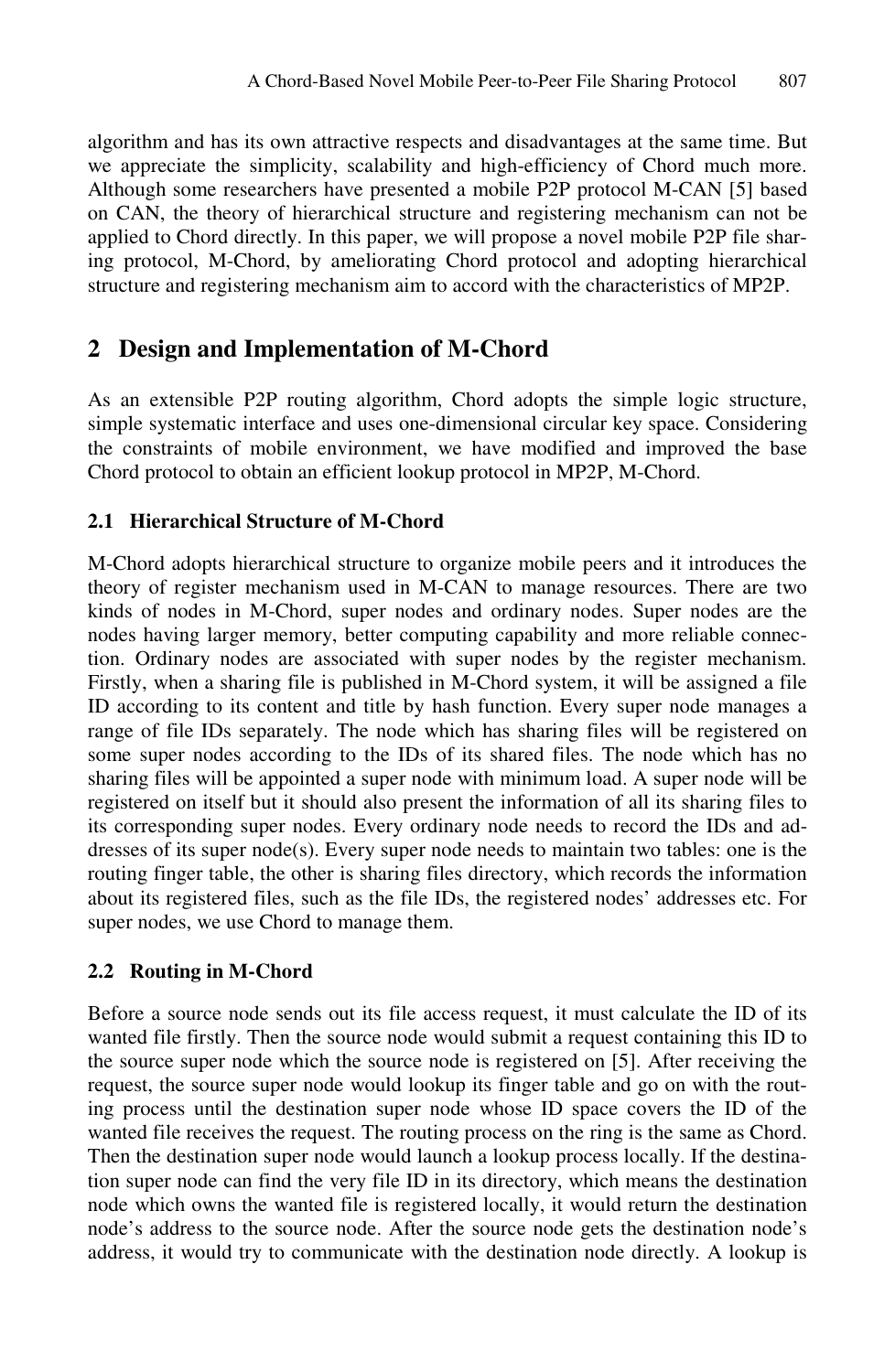considered to fail if it returns the wrong node among the current set of participating nodes at the time the sender receives the lookup reply (i.e., the destination node has left or failed already), or if the sender receives no reply within some timeout window.

### **2.3 Node Join**

When a new node joins M-Chord, it must register itself on one or more appropriate super nodes according to the IDs of its shared files. If succeed in registration, the corresponding super nodes should update their sharing file directory in time.

In order not to make super nodes be the bottleneck of the whole system, we set a rule that any super node can manage *n* nodes at most. If a super node manages more than *n* nodes, a split process would be triggered. In this paper, we will present two kinds of split strategies, real split and virtual spilt.

**Real split strategy.** In the "real split" process, the original super node (denoted as OS) will first choose a new super node (denoted as NS) from its registered nodes. NS is the node with the best connection among registered nodes. We assign an ID to the new super node by the following formula**.** 

*NS.i*d = ⎣(*OS*.*predecessor*.*id*+*OS*.*id*)/2⎦ (1)

Unlike Chord system, which generate the node identifiers by hashing its IP address to an *m*-bit space, M-Chord system will identify the ordinary node uniquely by its address, and to the super node, it will assign its ID with the median of two existing super nodes to ensure the uniqueness of the IDs of super nodes too.



**Fig. 1.** Before real splitting of super node 3,  $n=4$ **Fig. 2.** After real splitting of super node 3, n=4

The registered nodes will be divided into two groups. One group continues to be managed by the original super node, and the other group is managed by the new super node. Then we should go on with four steps. (1)Generate the finger table of the new super node *NS*. (2)Update neighbor information of *OS* and *NS*. (3) Update sharing file directories of *OS* and *NS*. (4)Update finger tables of all super nodes except *NS*.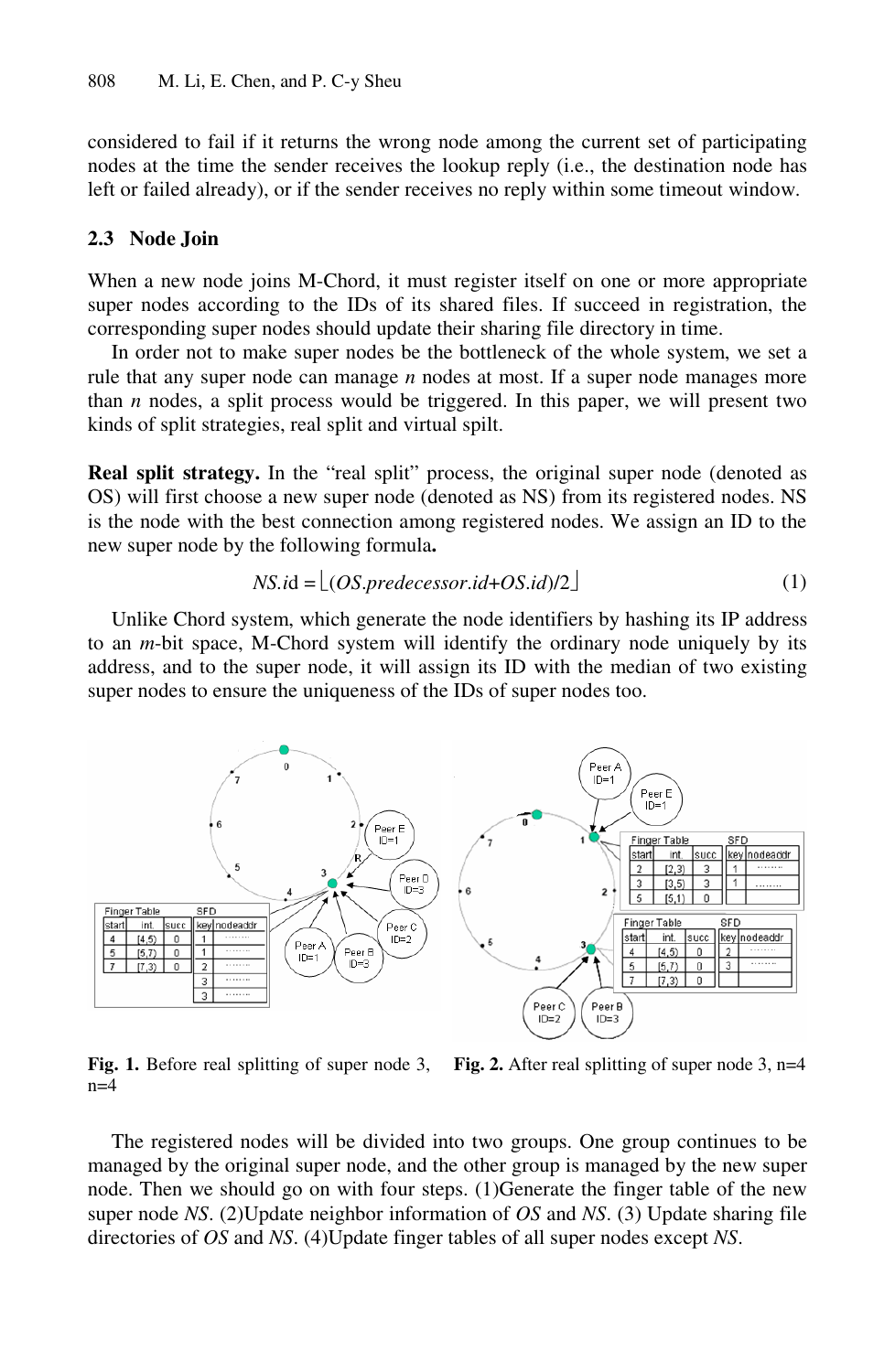Fig.1 and Fig.2 show an instance for super node splitting. Suppose one super node can manage four ordinary nodes at most. Fig.1 shows the state when peer E joined and registered on super node 3. Super node 3 has exceeded the management maximum, so it will be split. Fig.2 shows the state after super node 3 splitting. A new super node, super node 1 is generated and the rest registered nodes are divided into two groups.

**Virtual split strategy.** The rationale of virtual split strategy is very simple. Like real split, in virtual split process the original super node *OS* will first choose a new super node *NS* from its registered nodes, then divide the rest registered nodes into two groups. Each group has the same number of nodes and each super node manages one group. Unlike real split strategy, we assign the same ID as *OS* to *NS*. Then *NS* and *OS* will update their sharing file directories to keep consistent. Because there is not a new node ID generated on the M-Chord ring, it is unnecessary to update the finger tables of other super nodes. We only need to copy the finger table and neighbor information from *OS* to *NS*. But we should note that during the process of lookup operation, one position of routing path may relate to more than one super node. If we need to check the finger table of this position, we only need to check one node randomly. Moreover, the destination super node ID may also correspond to more than one super node. In this case we need to check all these virtual super nodes' sharing file directories to lookup the destination node.

In fact, the processes of node joining and super node splitting are also the system construction process. At first, there is only one node that covers the whole ID space in the system. In this case, any node will be registered on the original super node until the number of registered nodes exceeds the limit *n*. Then the split process will be triggered. If sharing files are distributed equally on the whole ID space, real spilt will balance the load of M-Chord ring perfectly. But if there are too many sharing files within a certain continuous file ID range, real splitting may cause a "local saturation" situation. That is to say, several continuous positions on the ring have existed super nodes and the super node in this series can not split any more although there are many vacant positions on the other part of the ring. To solve this problem, we set the rule that if the same file is shared and registered so many times by different nodes as to exceed a certain limit, it is forbidden when the file attempts to be published by later joined nodes. Compared with virtual split, real split will increase some expenses, such as the expense of updating all super nodes' finger tables. However although virtual split is simple and highly efficient, it will cause the whole system load-unbalance because it allows too many nodes congregating on one position of M-Chord ring. So in practice, we can combine these two strategies to achieve the best performance. In our simulation experiment, we stipulate that to every node ID on the ring, there exist two virtual super nodes at most. If exceeds, real split will be performed.

#### **2.4 Node Departure**

When an ordinary node leaves the system, we only need to modify the directory of its super node(s). But if the missing node is a super node, we should extend the file ID space of its successor to cover the *missing* space. If the successor super node manages more than *n* nodes, a split process would be triggered.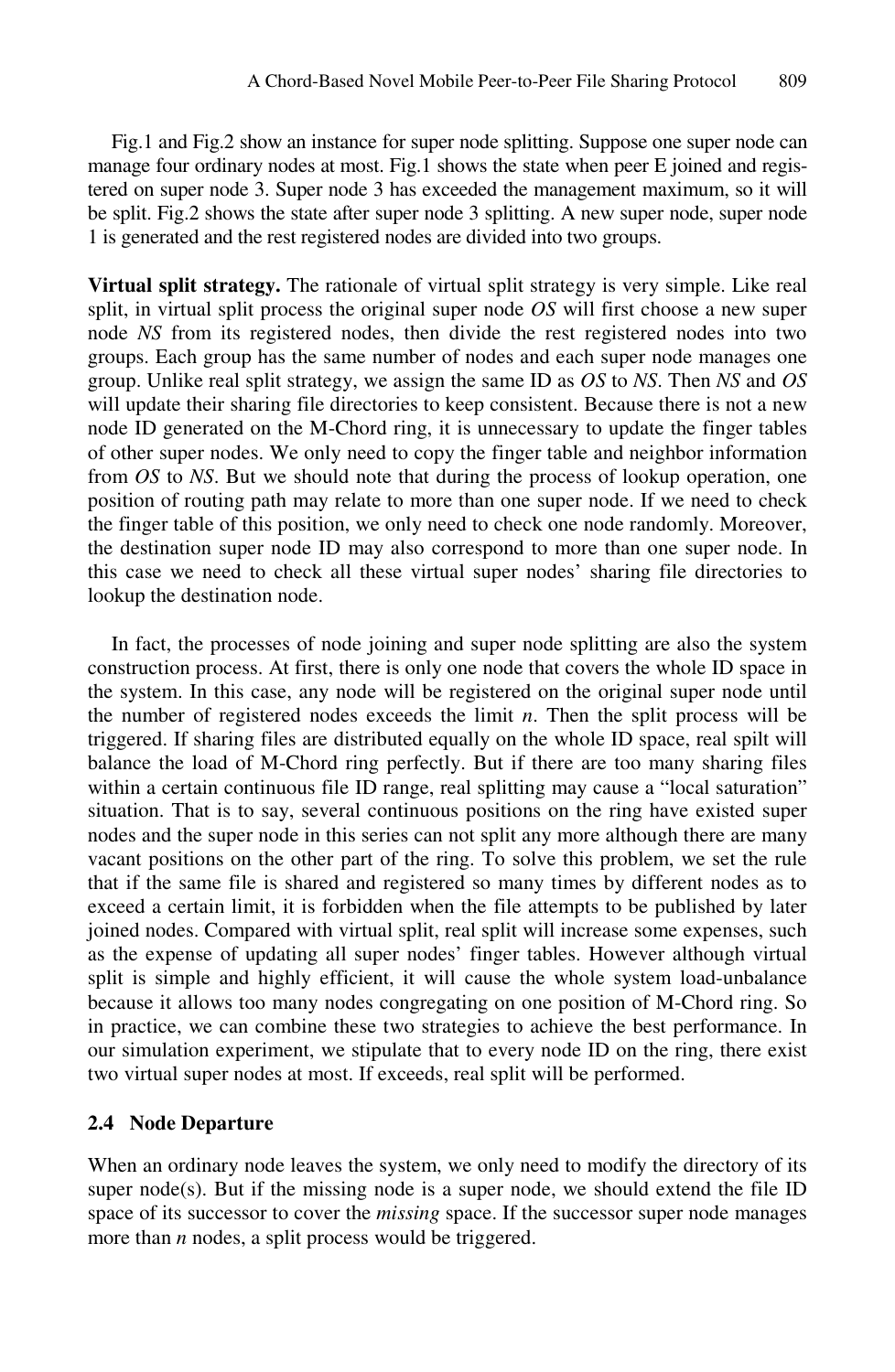## **3 Theoretical Analysis and Simulation Results**

To evaluate the performance of M-Chord system, we design our simulation based on the platform P2PSIM [6], a P2P simulation software developed by MIT. P2PSIM has provided the interface of Chord and we made some modification and extension on the basal Chord to implement M-Chord. We design two data sets with different *n* standing for the maximum that one super node can manage ordinary nodes with the value 5 and 10 separately. For each data sets, we will compare the average data flow of Chord node, super node of M-Chord and ordinary node of M-Chord, measured by the unit *bw* (bytes/node/s), under different total node number (128, 256, 512, 1024, 2048). Our testing data accords with Kingdata [7]. Fig.3~4 show the result with different parameter value. Clearly we can find that the average data flow of super node in M-Chord is the largest, Chord node is secondary and the minimum is ordinary node of M-Chord. This demonstrates that super nodes have shielded most expenses and the total network bandwidth occupation of the whole M-Chord is reduced remarkably.



**Fig. 3.** Node average bandwidth consumption comparison with n=5



**Fig. 4.** Node average bandwidth consumption comparison with  $n = 50$